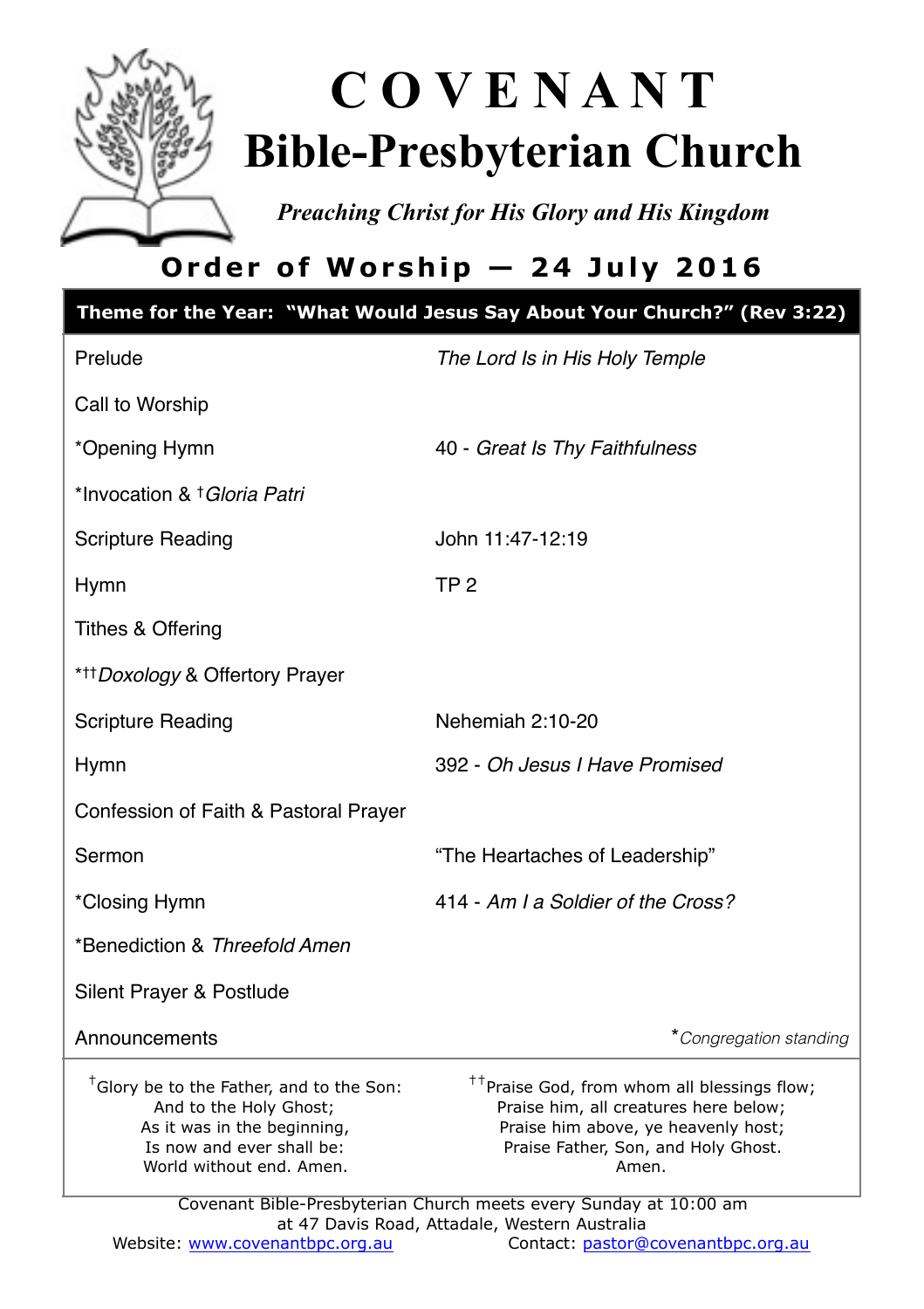# *The Little Pharisee in Us*

Yes, there is a little Pharisee in each of us. Christ told his disciples to follow the Pharisees' teachings (where biblical), but not to live like them.

The Pharisees frequently found fault with others for not keeping their convictions. In fact, they burdened others with these convictions, but didn't help them to understand them.

What was ironic was the Pharisees, in keeping these standards, forgot the more important heart standards of God - mercy, faith, and justice.

As such, they prevented people from seeing Christ and his perfect liberty. We can be very much like this.

# *The Little Christ in Us*

However, the Christian is to manifest Christ. The label "Christian" means "little Christ." We are to be little Christs.

While we are not to follow the Pharisees' example, we are to follow the example of Christ and other Christians.

# *Whose and What Example?*

Paul told the Corinthian church to be followers of him and Christ.

1 Corinthians 11:1 says, "Be ye *followers of me, even as I also am of Christ."* The word "follower" means to ape - to imitate.

Therefore, whatever character and action Christ exemplified, whatever the Apostle exemplified, we are to mimic.

But Christians aren't only to follow the example of Christ and his apostles, but we are to imitate any godly Christian.

Philippians 3:17 says, *"Brethren, be followers together of me, and mark them which walk so as ye have us for an ensample."*

Not only do we imitate, but we must exemplify. This is an obligation. We are to be good examples to others.

Paul told Timothy to be an example to the believers. 1 Timothy 4:12 says. *"but be thou an example of the believers, in word, in conversation, in charity, in spirit, in faith, in purity."*

*The Works of Christ Proved His Words*

Christ preached. But it was more than his preaching that proved him. His works proved his words. He told Philip to believe his works.

John 14:10,11 say, *"Believest thou not that I am in the Father, and the Father in me? the words that I speak unto you I speak not of myself: but the Father that dwelleth in me, he doeth the works. Believe me that I am in the Father, and the Father in me: or else believe me for the very works' sake."*

Unlike the Pharisees, Christ could point to his works, and not just his words. What are the works of Christ we as Christians should imitate?

# *A Compassionate Spirit*

The Pharisees had a fault-finding spirit. Christ had a compassionate spirit. He was compassionate to unbelievers.

Toward the rich young ruler who came proclaiming with certainty and selfassurance that he had kept all the law to be saved, Jesus didn't castigate him.

But we are told in Mark 10:21 that Jesus looked at him and loved him; and spoke words aimed at convicting him of his sins.

Toward the woman who was taken in adultery, Jesus would not stone her because she was framed. Instead, by his writing on the ground, he shamed away her accusers. Thereafter, he simply told her to go and sin no more.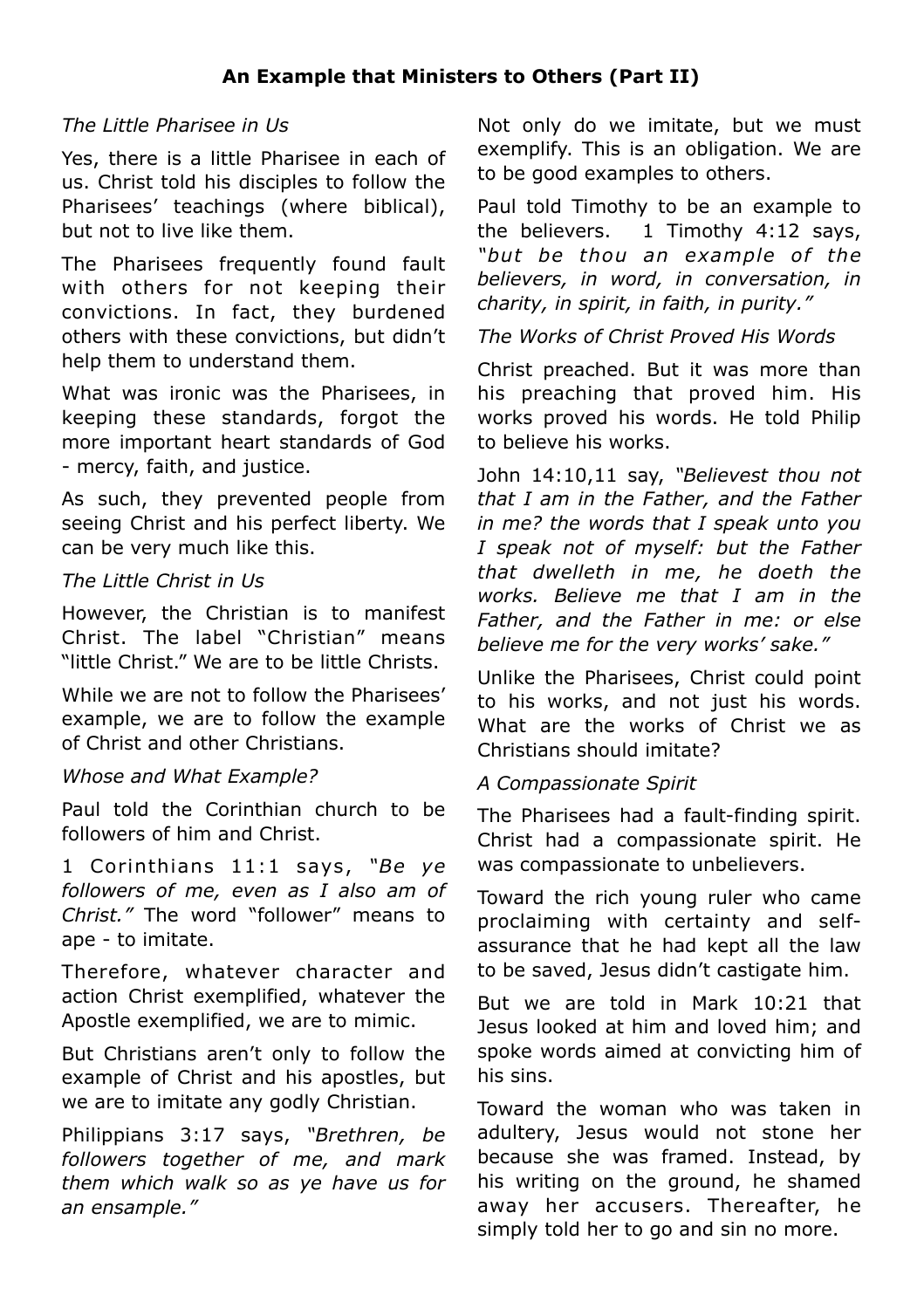Jesus was also compassionate to weak believers.

After Peter denied him 3 times, Jesus restored him. The restoration was embarrassing for Peter, but at least it was restorative. Jesus didn't condemn Peter.

When his disciples had a hissy fit over who would be greatest in the kingdom, Jesus wrapped a loin cloth around his waist and washed his disciples' feet.

Jesus was masterful in his ministry to people. He helped them.

# *An Assertive Spirit*

Despite his compassion towards unbelievers and the weak, Jesus was fierce to those resolutely impenitent. Jesus knew the sheep from the goats.

He wasn't most kind to the Pharisees. He called them hypocrites, whitewashed tombs, and a brood of vipers. These are not kind words.

When he entered the temple and found it a marketplace, he made a whip out of cords and chased out the people and overturned the tables. Zeal for God's house consumed him.

There are times when we should imitate Christ in his indignation for his kingdom.

We must rebuke and admonish. But let us remember that while Christ was sinless in his anger - we are not always.

And we must remember the meekness of Christ. Even Christ, who was assertive, laid down his life for his enemies. Yes, we must imitate Christ by feeling indignation against sin, but we should imitate his meekness.

#### *Your Example*

The Pharisees shut the kingdom of heaven from the people by their example. Christ's example led people to the kingdom.

He was compassionate, fiercely reactive toward sin, but meekly laying down his life for his detractors.

What an impossible combination. Yet, we are told to be followers - imitators of Christ.

Robert Murray M'cheyne said, *"I feel there are two things it is impossible to desire with sufficient ardor – personal holiness, and the honor of Christ in the salvation of souls."* 

What is your example? The world is longing to see a Christ revealing life.

*~ Pastor*

# $88888$

# **Westminster Larger Catechism**

Q. 84. Shall all men die?

A. Death being threatened as the wages of sin, it is appointed unto all men once to die; for that all have sinned. However, believers in Christ who are alive on the earth at his return will not die, but will be caught up to meet him in the air.

Q. 85. Death, being the wages of sin, why are not the righteous delivered from death, seeing all their sins are forgiven in Christ?

A. The righteous shall be delivered from death itself at the return of Christ, and even in death are delivered from the sting and curse of it; so that, although they die, yet it is out of God's love, to free them perfectly from sin and misery, and to make them capable of further communion with Christ in glory, which they then enter upon.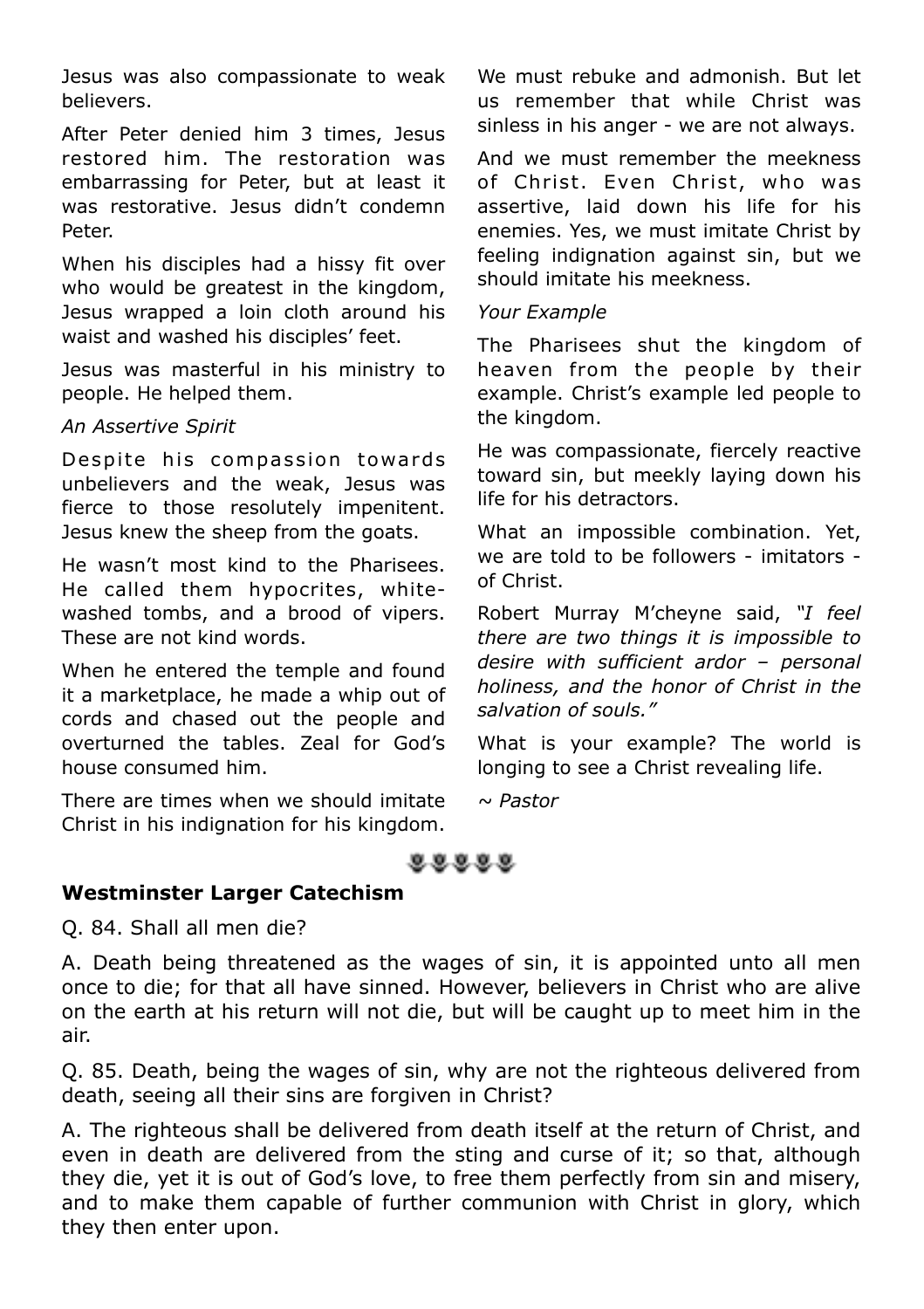# **Worship Service Roster**

| Service                  | This Week (24.7.16)                         | Next Week (31.7.16)                      |
|--------------------------|---------------------------------------------|------------------------------------------|
| Speaker                  | Mark Chen                                   | Mark Chen                                |
| Worship Leader           | Terence Lee                                 | Ken Chong                                |
| Pianist                  | Evelyn Lee                                  | Nancy Lim                                |
| Welcomers                | Kim & Jesslyn Leow                          | Josephine Austin & Cheryl Nannup         |
|                          | David Pang*, Yen Fye Yap*                   | Ken Hong*, Ian Read*                     |
| <b>Offering Stewards</b> | LH Chua, Chris Budiman                      | John E Tan, Rex Sriharan                 |
| Usher                    | Jesslyn Leow, Jerome Ng                     | Joyce Ng, Eva Chiu                       |
| <b>Kitchen Duties</b>    | Mary-Anne Chan*, Aliza Chiu<br>Val Withnell | Carmel Sriharan*, Lisa Lim<br>Sarah Siew |
| <b>Prayer Meeting</b>    | 29 July 2016                                | 5 August 2016                            |
| Facilitator              | Mark Chen                                   | Mark Chen                                |
| Pianist                  | Eugene Lim                                  | Jerome Na                                |

#### **Announcements**

- 1. A warm welcome to all worshipers. May God richly bless you. Please stay behind after the service for fellowship and tea.
- 2. Next week's message: "Internal Issues in Kingdom Building" (Neh 5:1-19).
- 3. Next week's Junior Worship message "How to Make an Effective Appeal" (Esther 4.15-5.8; 7.1-6). Speaker - LH Chua.
- 4. Retirees' Bible Study. 10 am, Tuesday 26 July 2016. Topic: "Spiritual Warfare." For more information, please contact Kim Leow at 0405 407 838.
- 5. JF and TF are in recess this Saturday.
- 6. Mukti Missions needs \$1,500 to buy a cow as they work toward being selfsufficient. Those wishing to give toward this may designate their offering.
- 7. Volunteers needed to collect bread on Saturday afternoons. Contact Ken Chong.
- 8. Ministry reports for AGM 2016 are to be completed and submitted to the clerk of session by 31 July 2016. Nominations for office bearers are also to be submitted by then.
- 9. Creation Ministries International. 7:30 pm, Friday, 29 July 2016.

| <b>Appointments for the Week</b> |                  |                                       | Last Lord's Day Tithes & Offering, &                                                                                                      |
|----------------------------------|------------------|---------------------------------------|-------------------------------------------------------------------------------------------------------------------------------------------|
|                                  | TUE 10:00 am RBS |                                       | <b>Attendance</b>                                                                                                                         |
|                                  |                  | WED 10:00 am Craft Group              | General Fund - \$3,295.50. Missions Fund -<br>\$1,310.00 (#587 - \$40.00, #588 - \$500.00,<br>#589 - \$400.00). Total Tithes & Offering - |
|                                  |                  | FRI 7:30 pm Creation Ministries Int'l |                                                                                                                                           |
|                                  | SUN 9:00 am      | Sundav School                         | \$4,606.50. Attendance - 153.                                                                                                             |
|                                  |                  | 10:00 am Worship Service              |                                                                                                                                           |

#### **Building Fund to Date**

| Available Building Fund<br><b>Outstanding Pledges</b> | \$67,285.39<br>\$4,375.00 |
|-------------------------------------------------------|---------------------------|
| Last Week's Collection                                | \$0.00                    |
| Total                                                 | \$71,660.39               |
| Outstanding Loan                                      | $-$ \$416,000.00          |
| Amount Still Needed                                   | \$344,339.61              |

Building Fund Account:

Covenant Bible-Presbyterian Church *(Westpac Bank, Applecross) Outstanding Loan - \$416,000.00* BSB: 036-031 Acct: 316969 *Amount Still Needed \$344,339.61* SWIFT: WPACAU2S

Elders: *Mark Chen (Pastor)* 6114 4242, 0415 932 373. *Jimmy Orchard* 0413 274 407. Deacons: *Ken Chong* 0402 553 313. *LH Chua* 0435 601 373. *Terence Lee* 0418 845 617. *Johnson Lim* 0402 145 682. *Jacob Woo* 0421 212 206.